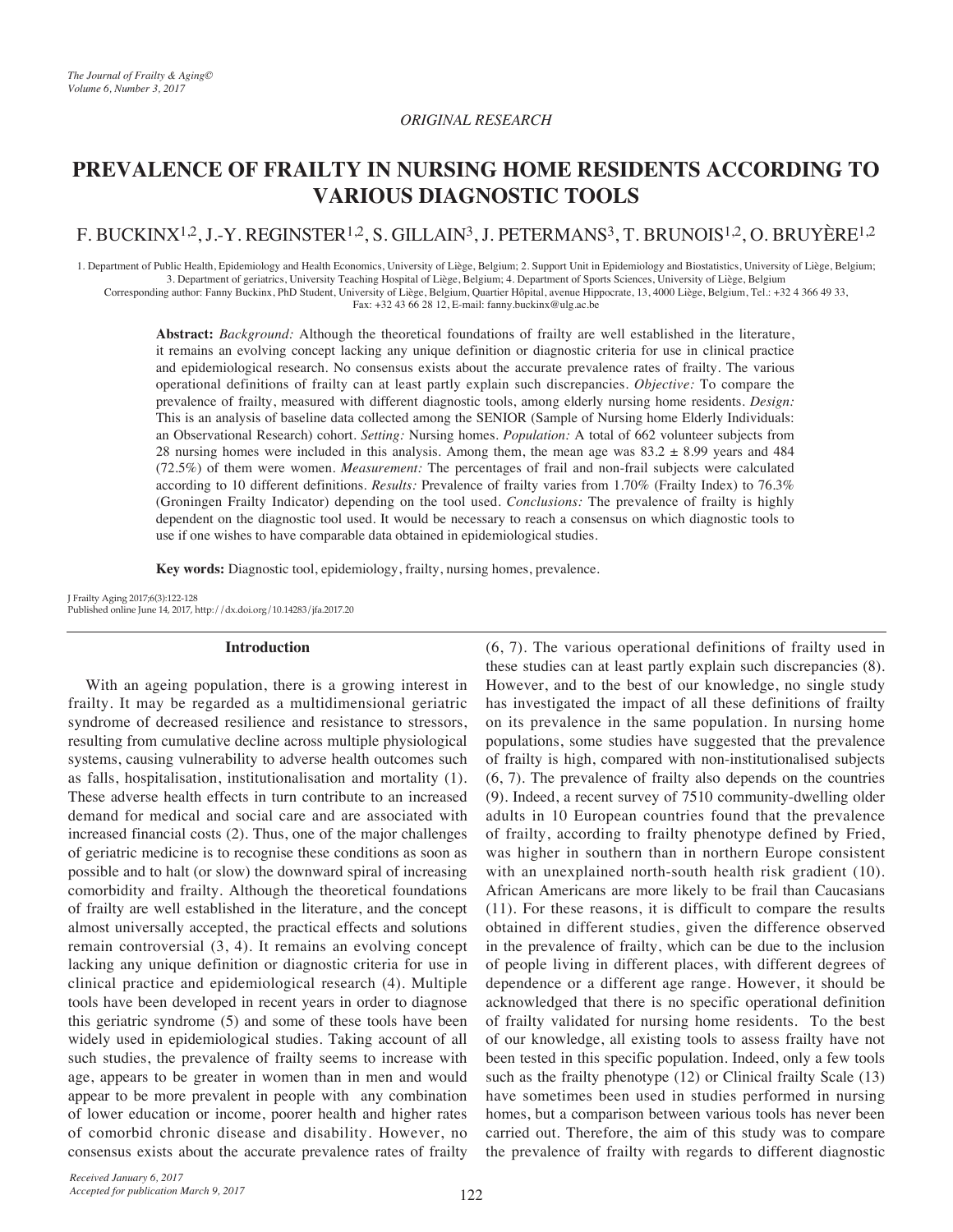## **THE JOURNAL OF FRAILTY & AGING**

tools among elderly nursing home residents. Moreover, the differences in demographic and clinical characteristics of subjects diagnosed as frail according to the various definition of frailty are poorly understood and were also investigated in the present study.

#### **Methods**

#### *<u>Study</u>* design

This is an analysis of baseline data collected among the SENIOR (Sample of Elderly Nursing home Individuals: an Observational Research) cohort. The protocol was approved by the Ethics Committee of the University Teaching Hospital of Liège, under the number 2013/178.

### **Study** subjects and setting

Residents of 28 nursing homes in the area of Liège, Belgium, were eligible for the study if they agreed to participate (i.e. informed consent). Subjects disoriented or unable to stand and walk (authorised technical support) were excluded from this research.

#### *Data* collection

#### *frailty of Assessment*

For each subject, frailty was measured using the 10 different diagnostic tools described below:

A) Clinical Frailty Scale (CFS) (14): this is based on a clinical evaluation in the domains of mobility, energy, physical activity and function, using descriptors and figures to stratify elderly adults according to their level of vulnerability. The score ranges from 1 (robust health) to 7 (complete functional dependence on others).

To measure the prevalence of frailty, all persons included in categories "terminally ill", "very severely frail", "severely frail", "moderately frail" and "mildly frail", were considered as "frail".

B) Edmonton Frail Scale (EFS) (15): this samples 8 domains (Cognitive impairment, health attitudes, social support, medication use, nutrition, mood, continence, functional abilities). A score range between  $0-3$  is a robust state,  $4-5$  is a slightly frail state,  $6-8$  is a moderately frail state and  $9-17$  is a severely frail state.

All persons included in categories "severely frail", " moderately frail" and "slightly frail" were considered as "frail".

C) Frail Scale Status  $(16)$ : this has 5 components: Fatigue, Resistance, Ambulation, Illness, and Loss of weight. Scores range from 0-5 and represent frail  $(3-5)$ , pre-frail  $(1-2)$ , and robust  $(0)$  health states.

D) Frailty index  $(17)$ : this is expressed as a ratio of deficits present to the total number of deficits considered. Frailty index includes 40 variables and the calculation was performed on the maximum number of deficits collected. Thus, participants were

considered as frail when the ratio of deficits present to the total number of deficits considered was 0.25 (i.e. lowest quartile) or more (18, 19).

 $E$ ) Frailty phenotype (7): this is a deficit across five domains. Thus, phenotype of frailty was identified by the presence of three or more of the following components: shrinking, weakness, poor endurance and energy, slowness and a low level of physical activity. The presence of one or two deficits indicates a pre-frail condition, and a total of three or more deficits indicates frailty while the absence of deficits indicates a robust state.

F) Groningen Frailty Indicator (GFI) (20): this consists of 15 self-report items and screens for loss of functions and resources in four domains: physical, cognitive, social, and psychological. Scores range from zero (not frail) to fifteen (very frail). A GFI score of 4 or higher was regarded as frail.

G) Sega grid  $(21)$ : this establishes a risk profile of frailty and provides

reporting of problems and factors that may influence functional decline, including age, provenance, drugs, mood, perceived health, history of falls, nutrition, comorbidities, IADL, mobility, continence, feeding and cognitive functions. A score of  $0, 1$  or  $2$  is given for each item and a total over  $11$ points indicates a "very frail" condition, a score between 8 and 11 points indicates a frail condition while a score below 8 is a slightly frail condition.

All persons included in categories "frail" and "very frail" were considered as "frail".

H) Share Frailty Instrument (Share-FI) (22): Using the five SHARE frailty variables (fatigue, loss of appetite, grip strength, functional difficulties  $\&$  physical activity), D-Factor scores (DFS) were determined using the SHARE-FI formula and based on the DFS value, the subject could then be categorised as non-frail, pre-frail, or frail.

I) Strawbridge questionnaire  $(23)$ : this defines frailty as difficulty in two or more functional domains (physical, cognitive, sensory, and nutritive). A score greater than or equal to 3 in more than one domain is considered vulnerable.

J) Tilburg Frailty Indicator (TFI) (24): The TFI consists of 2 parts. Part A contains 10 questions on determinants of frailty and diseases (multimorbidity); part B contains 3 domains of frailty (quality of life, disability, and healthcare utilisation) with a total of 15 questions on components of frailty. The threshold above which the participant is considered as frail is 5 points.

The objectives and the validation criteria of these various tools are shown in Appendix 1.

### *collected data Other*

Other variables collected were socio-demographic data such as age or sex, anthropometric measurements such as weight, height, from which body mass index (BMI) was calculated, abdominal circumferences, type of institution, technical assistance for walking, drug consumption and medical history. The following clinical measurements were also collected: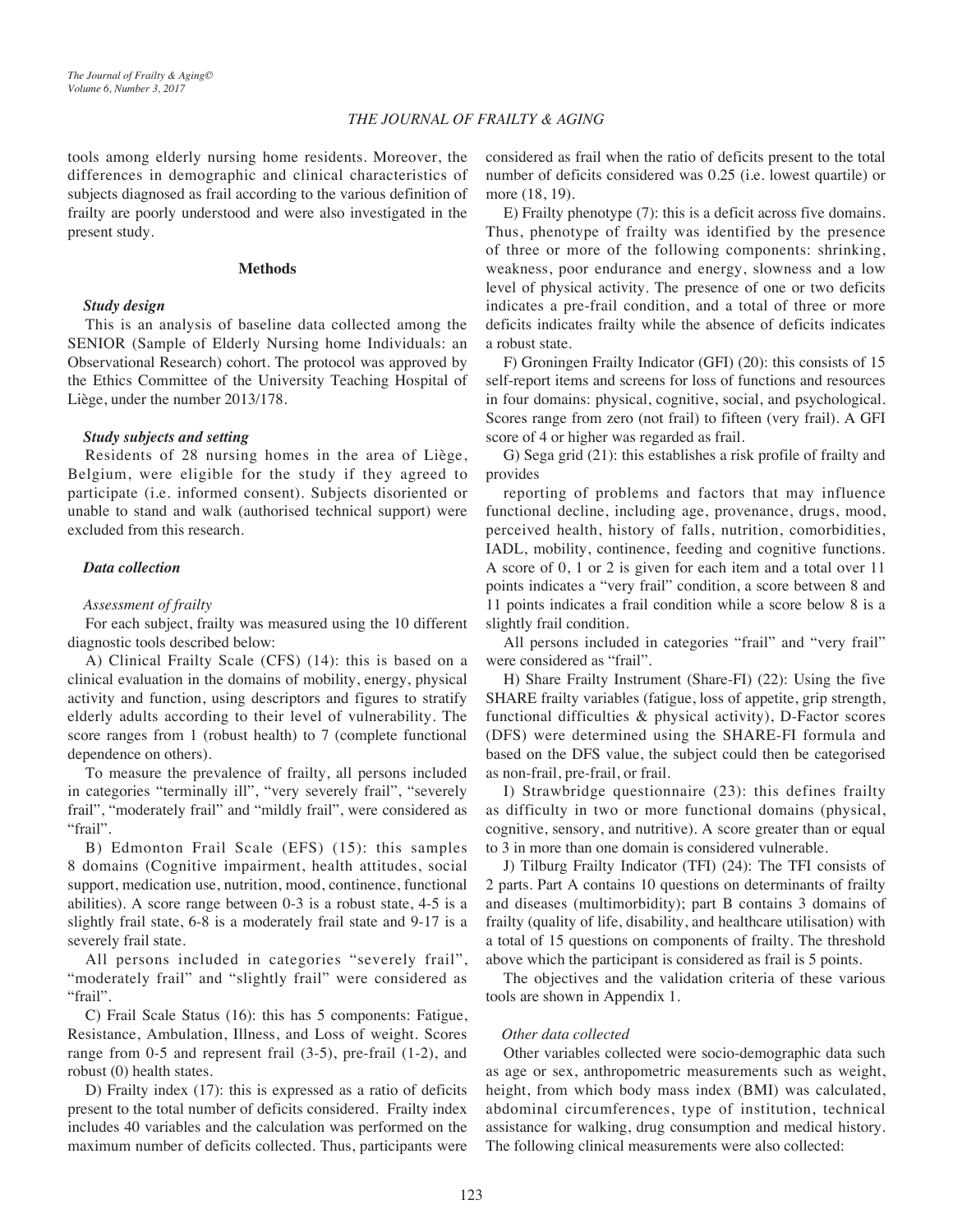## **PREVALENCE OF FRAILTY IN NURSING HOMES**

### **1 Table**

Baseline characteristics of the population  $(n=662)$ 

| <b>Characteristics</b>                        |                           | Mean± SD         | Median           | <b>Number</b> | Frequency (%) |
|-----------------------------------------------|---------------------------|------------------|------------------|---------------|---------------|
|                                               |                           |                  | $(P25-P75)$      |               |               |
| Age (years)                                   |                           | $83.2 \pm 9.0$   |                  |               |               |
| Sex                                           | Women                     |                  |                  | 480           | 72.5          |
| Setting                                       | Nursing home              |                  |                  | 467           | 70.5          |
|                                               | Nursing home and care     |                  |                  | 195           | 29.5          |
| Body Mass Index (kg/m <sup>2</sup> )          |                           | $25.9 \pm 5.5$   |                  |               |               |
| Waist circumference (cm)                      |                           | $110.7 \pm 15.7$ |                  |               |               |
| Walking aid                                   | None                      |                  |                  | 291           | 44.2          |
|                                               | Stick                     |                  |                  | 117           | 17.7          |
|                                               | Frame                     |                  |                  | 195           | 29.5          |
|                                               | Crutch                    |                  |                  | $\,$ 8 $\,$   | 1.22          |
|                                               | Wheelchair                |                  |                  | 34            | 5.16          |
|                                               | Arm                       |                  |                  | $\tau$        | 1.07          |
|                                               | Other                     |                  |                  | 8             | 1.22          |
| Drug consumed (number)                        |                           | $10.4 \pm 6.6$   |                  |               |               |
| Medical history (number)                      |                           |                  | $5.0(3.0-8.0)$   |               |               |
| MMSE (score) /30                              |                           | $24.1 \pm 4.5$   |                  |               |               |
| Minnesota questionnaire (kcal/day)            |                           | $853 \pm 826$    |                  |               |               |
| MNA                                           | Normal nutritional status |                  |                  | 439           | 69.9          |
|                                               | Risk of malnutrition      |                  |                  | 175           | 27.9          |
|                                               | Malnutrition proved       |                  |                  | 14            | 2.20          |
| $EQ-5D$                                       |                           | $0.6\pm0.2$      |                  |               |               |
| EQ-VAS $(\%)$                                 |                           | $69.6 \pm 17.4$  |                  |               |               |
| $SF-36$                                       |                           |                  |                  |               |               |
| Physical function (%)                         |                           | $52.4 \pm 13.9$  |                  |               |               |
| Social functioning (%)                        |                           | $88.3 \pm 20.6$  |                  |               |               |
| Role limitation due to physical problems (%)  |                           | $85.8 \pm 32.7$  |                  |               |               |
| Role limitation due to emotional problems (%) |                           | $92.6 \pm 25.0$  |                  |               |               |
| Mental health (%)                             |                           | $62.8 \pm 21.4$  |                  |               |               |
| Vitality (%)                                  |                           | $47.8 \pm 29.4$  |                  |               |               |
| Bodily Pain (%)                               |                           | $78.3 \pm 17.6$  |                  |               |               |
| General health                                |                           | $64.9 \pm 18.9$  |                  |               |               |
| Katz (points)                                 |                           | $11.4 \pm 4.6$   |                  |               |               |
| Scale comorbidities CIRS-G                    | Overall score (/56)       | $6.5 \pm 6.6$    |                  |               |               |
|                                               | Composite score (/14)     | $2.8\pm5.9$      |                  |               |               |
| Tinetti score (points) /28                    |                           | $22.4\pm6.2$     |                  |               |               |
| SPPB score (points) /12                       |                           | $5.6 \pm 3.2$    |                  |               |               |
| Timed Up and Go test (sec)                    |                           |                  | 19.9 (14.2-31.9) |               |               |
| Gait speed (m/sec)                            |                           | $0.89 \pm 4.25$  |                  |               |               |

- Daily energy expenditure evaluated by the Minnesota Leisure Time Activities Questionnaire;

Assessment;

- Quality of life assessed by both the EQ-5D and the SF-36 questionnaires;
- Cognitive skills assessed with the Mini Mental State Examination;
- Nutritional status estimated by the Mini Nutritional

- Activities of Daily Living estimated by the Katz index;

- Comorbidities collected from the CIRS-G questionnaire;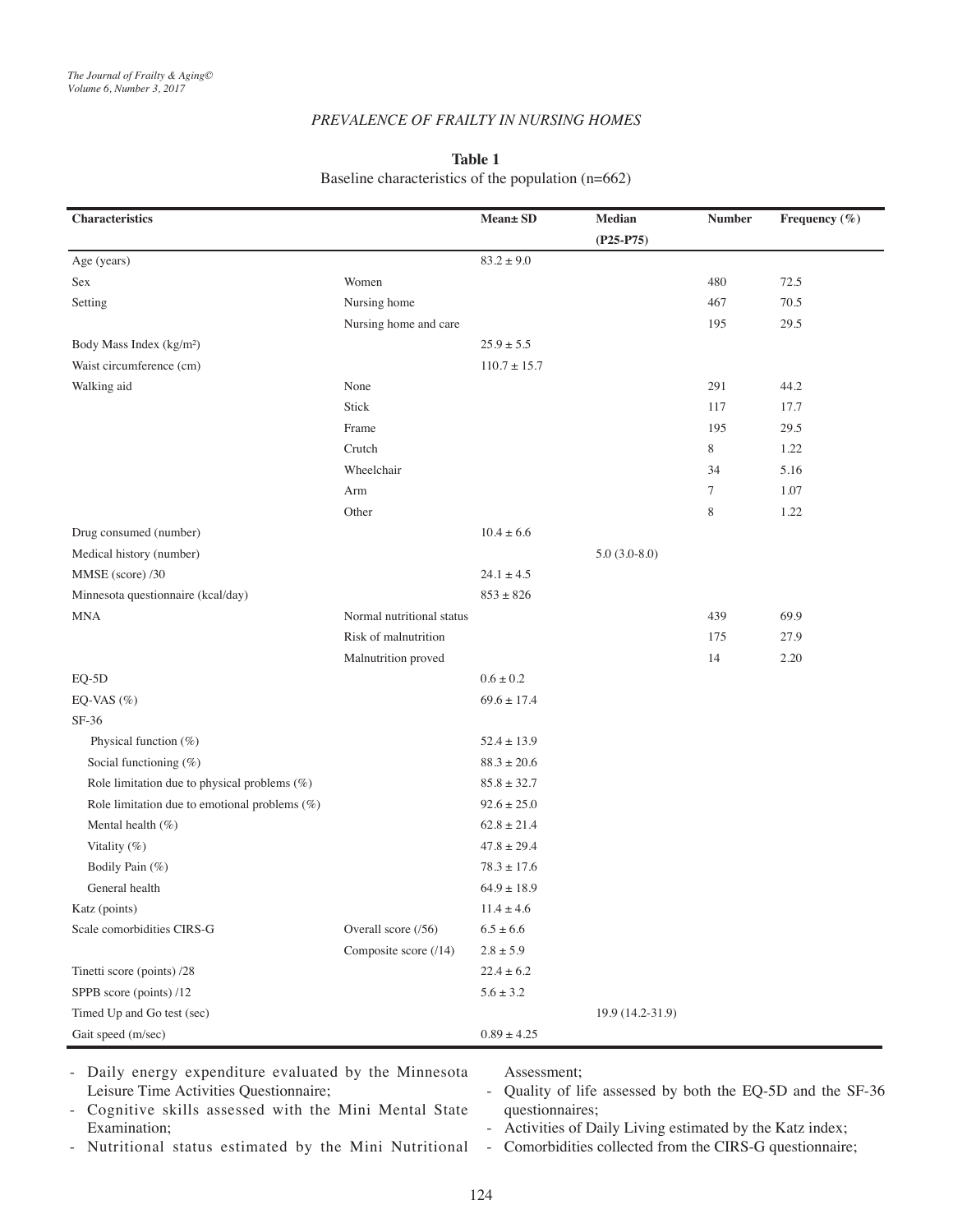### **THE JOURNAL OF FRAILTY & AGING**

- Gait and body balance assessed using the Tinetti, the "Timed Up and Go" and the "Short Physical Performance Battery" tests and gait speed

These data were collected during a face-to-face appointment with the patient. The same observer conducted all the tests in all nursing homes. The data were completed using the medical records.

### *analyses Statistical*

Quantitative variables that were normally distributed were expressed as means  $\pm$  standard deviation (SD), and quantitative variables that were not normally distributed were reported as medians and interquartile ranges (percentile 25, percentile 75). A Shapiro-Wilk test verified the normal distribution for all parameters. Qualitative variables were reported as numbers and frequencies  $(\%)$ . Participantss were defined as frail, or not, according to each of these 10 diagnostic tools. Then, the percentage of frail subjects for each definition was estimated. Afterwards, the degree of concordance between each definition was calculated by Cohen's Kappa coefficient; the closer the value to 1, the better the concordance (i.e.  $k<0$ : disagreement, 0-0.2: very low agreement, 0.21-0.40: low agreement, 0.41-0.60: moderate agreement, 0.61-0.80: strong agreement,  $0.81$ -1: excellent agreement). The percentage of pre-frail subjects was also assessed by  $3$  of these 10 definitions, that propose this intermediate state. The association between the different diagnostic tools and subject characteristics was assessed by multiple regression or logistic regression. All analyses were performed with Statistica 10 software and SAS Statistical package (version 9.3 for Windows). Results were considered statistically significant when 2-tailed p values were less than 0.05.

#### **Results**

#### **Baseline characteristics of the population**

A total of 662 subjects were included in this study. The mean age of the population was  $83.2 \pm 8.99$  years and the population was predominantly women (72.5%). Participants' demographic and clinical characteristics are shown in Table 1.

### Prevalence of frailty according to different definitions

The prevalence of frailty varied from  $15.2\%$  (Frail Scale Status) and Frailty Index  $(83.7%)$  depending on the definition used. The percentage of pre-frail subjects varied from  $28.0\%$ (Clinical Frailty Scale) to  $60.8\%$  (Frailty phenotype) according to the definitions which propose this intermediate state. (Table  $2).$ 

#### *Concordance between the different definitions of frailty*

Table 3 presents the concordance between definitions. The concordance between the definitions was low (Overall Kappa Coefficient:  $0.014$  (- $0.057 - 0.085$ )), with a Cohen's Kappa coefficient which ranged from  $-0.77$   $(-0.85 - 0.69)$ , observed between Frailty Index and Sega gird, to  $0.67$   $(0.61-0.73)$ , observed between Frail Scale Status and Clinical Frailty Scale. Thus, participants diagnosed as frail with one definition are rarely diagnosed as frail with another definition. Nevertheless, reporting the Spearman's correlation among the operational definitions without their categorization (i.e. continuous variables), these definitions follow similar patterns of increase in the risk of deficits. The correlations ranged between 0.13 (i.e. Edmonton frail scale and Strawbridge questionnaire) and 0.68 (i.e. Frailty Index and Frailty phenotype) and were all statistically significant

#### *subjects frail of characteristics Clinical*

Depending on the tool, clinical characteristics of frail subjects appears to be different.Significant differences are observed regarding the age of participants, their sex, their walking support, their nutritional status evaluated by the Mini Nutritional Assessment, their quality of life assessed by the EQ-5D and by the SF-36, their functional abilities assessed by the Tinetti test, by the SSPB test and by gait speed  $(p< .0001$  for all these data).

#### **Discussion**

In this study it was found, as expected, that the prevalence of frailty is highly dependent on the diagnostic tool used. However, the ratios observed differ very widely, ranging from  $1.70\%$  to  $76.3\%$ , and this could have important consequences for clinicians, researchers and public health decision-makers.

Clearly, the diversity and the breadth of definition of frailty criteria would appear to have contributed to the wide range of prevalence found (6). Indeed, there are two main kinds of definition for frailty (one broad and the other physical) and a recent systematic literature review showed that studies using a physical definition consistently reported lower prevalence of frailty than those using a broad frailty definition (6). Frailty measurements can be grouped into three categories: subjective  $(i.e.$  self-reported, reported by participant or by a researcher), objective (i.e. directly measured components) or mixed (i.e. subjective and objective combined) (25). This may also have an impact on the prevalence of frailty.

A systematic review highlighted that the prevalence of frailty in community-dwelling elderly adults varied from 4.0% to 59.1% according to the diagnostic tool used  $(6)$ . Contrary to the systematic review that compared various tools but in different populations, the present study evaluates the differences in prevalence of frailty using the different operational definitions within the same population. The results presented in the review are somewhat different from those obtained in this study, which could be explained by the difference in the populations studied. Nevertheless, the analysis which showed that the mean prevalence of frailty in results presented here are more consistent with a recent meta-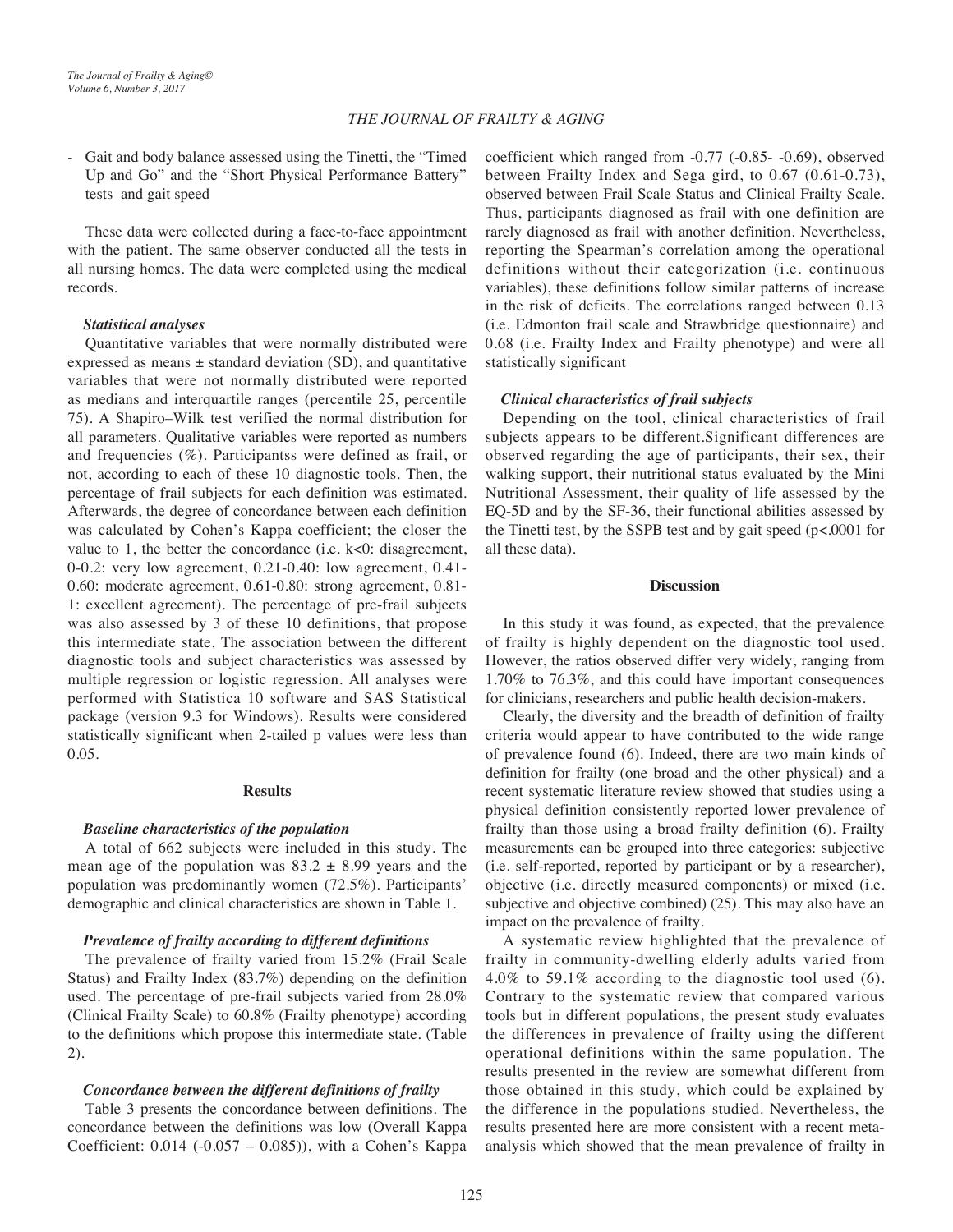## **PREVALENCE OF FRAILTY IN NURSING HOMES**

## **2 Table**

# Number of frail subjects using the different definitions  $(n=662)$

| <b>Diagnostic tools</b>             |                                  | <b>State</b>        |                   | Number $(\%)$ |
|-------------------------------------|----------------------------------|---------------------|-------------------|---------------|
| A) Clinical Frailty Scale (30)      | Frail                            |                     | 369 (56.9)        |               |
|                                     |                                  | Terminally ill      |                   | 1(0.2)        |
|                                     |                                  | Very severely frail |                   | 41 $(6.3)$    |
|                                     |                                  | Severely frail      |                   | 94 (14.5)     |
|                                     | Moderately frail<br>Mildly frail |                     |                   | 121(18.6)     |
|                                     |                                  |                     |                   | 112(17.3)     |
|                                     | Vulnerable                       |                     | 182 (28.0)        |               |
|                                     | Managing well                    |                     | 88 (13.6)         |               |
|                                     | Fit                              |                     | 8(1.2)            |               |
|                                     | Very fit                         |                     | 2(0.3)            |               |
| B) Edmonton Frail Scale (15)        | Frail                            |                     | 488 (73.7)        |               |
|                                     |                                  | Severely frail      |                   | 41(6.2)       |
|                                     |                                  | Moderately frail    |                   | 225 (34.0)    |
|                                     |                                  | Slightly frail      |                   | 222 (33.5)    |
|                                     | Robust                           |                     | 174(26.3)         |               |
| C) Frail Scale Status (16)          | Frail                            |                     | 99 (15.2)         |               |
|                                     | Pre-frail                        |                     | 370 (56.8)        |               |
|                                     | Robust                           |                     | 182 (28.0)        |               |
| D) Frailty index                    | Frail                            |                     | 554 (83.7)        |               |
|                                     | Robust                           |                     | 108 (16.3) (98.3) |               |
| E) Frailty phenotype (7)            | Frail                            |                     | 166(25.5)         |               |
|                                     | Pre-frail                        |                     | 396 (60.8)        |               |
|                                     | Robust                           |                     | 89 (13.7)         |               |
| F) Groningen Frailty Indicator (20) | Frail                            |                     | 497 (76.3)        |               |
|                                     | Robust                           |                     | 154(23.7)         |               |
| G) Sega grid (21)                   | Little frail                     |                     | 494 (76.9)        |               |
|                                     | Frail                            |                     | 148 (23.1)        |               |
|                                     |                                  | Frail               |                   | 138 (21.5)    |
|                                     |                                  | Very frail          |                   | 10(1.6)       |
| H) Share Frailty Instrument (22)    | Frail                            |                     | 292 (45.1)        |               |
|                                     | Pre-frail                        |                     | 237 (36.6)        |               |
|                                     | Robust                           |                     | 118 (18.2)        |               |
| I) Strawbridge questionnaire (23)   | Frail                            |                     | 391 (60.1)        |               |
|                                     | Robust                           |                     | 259 (39.9)        |               |
| J) Tilburg Frailty Indicator (24)   | Frail                            |                     | 292 (45.0)        |               |
|                                     | Robust                           | 357 (55.0)          |                   |               |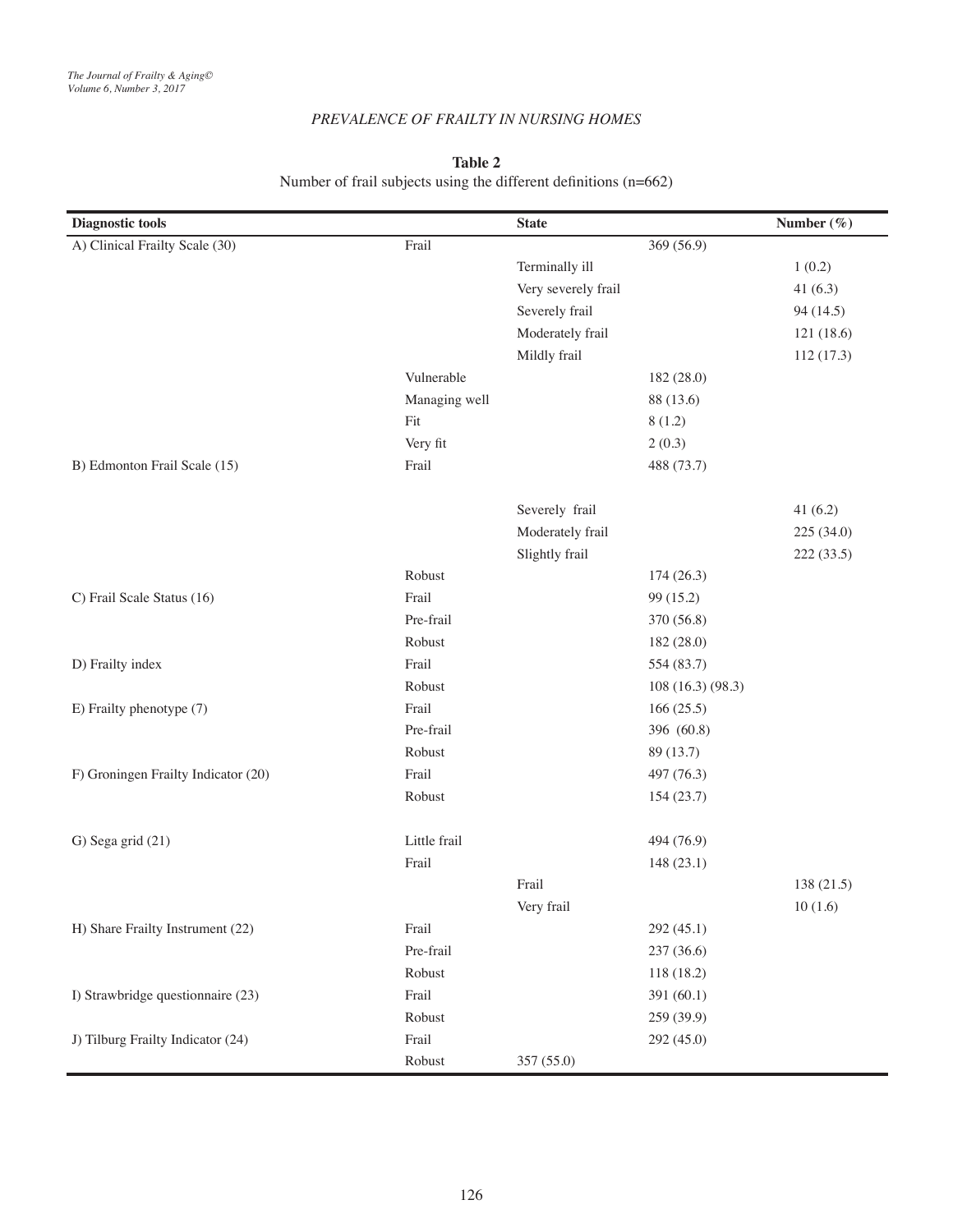## **THE JOURNAL OF FRAILTY & AGING**

**3 Table**

Concordance between definitions of frailty, estimated by Kappa Cohen's coefficient  $(95\% \text{ CI})$ 

|               | A B                         | C                            | D                            | E                               | F                             | G                            | H                               |                               |                                |
|---------------|-----------------------------|------------------------------|------------------------------|---------------------------------|-------------------------------|------------------------------|---------------------------------|-------------------------------|--------------------------------|
| A             | $-0.40$<br>$(-0.46 - 0.34)$ | 0.67<br>$(0.61 - 0.73)$      | 0.67<br>$(0.61 - 0.73)$      | $-0.080$<br>$(-0.13 - 0.024)$   | $-0.10$<br>$(-0.15 - 0.054)$  | $-0.43$<br>$(-0.50 - 0.36)$  | $-0.083$<br>$(-0.15 - 0.02)$    | $-0.099$<br>$(-0.15 - 0.045)$ | $-0.11$<br>$(-0.17 - -0.043)$  |
| B             |                             | $-0.69$<br>$(-0.75 - -0.63)$ | $-0.069$<br>$(-0.75 - 0.63)$ | $-0.087$<br>$(-0.13 - 0.043)$   | 0.055<br>$(-0.015 - 0.12)$    | 0.76<br>$(0.71 - 0.81)$      | $-0.027$<br>$(-0.10 - 0.048)$   | 0.15<br>$(0.069 - 0.22)$      | $-0.076$<br>$(-0.15 - 0.0027)$ |
| $\mathcal{C}$ |                             |                              | 0.15<br>$(-0.012 - 0.32)$    | $-0.0080$<br>$(-0.068 - 0.052)$ | $-0.097$<br>$(-0.15 - 0.042)$ | $-0.77$<br>$(-0.85 - -0.69)$ | $-0.065$<br>$(-0.13 - 0.0085)$  | $-0.11$<br>$(-0.18 - 0.046)$  | $-0.03$<br>$(-0.10 - 0.044)$   |
| D             |                             |                              |                              | $-0.008$<br>$(-0.068 - 0.052)$  | $-0.097$<br>$(-0.15 - 0.042)$ | $-0.77$<br>$(-0.85 - -0.69)$ | $-0.065$<br>$(-0.14 - 0.00085)$ | $-0.11$<br>$(-0.18 - 0.046)$  | $-0.031$<br>$(-0.11 - 0.043)$  |
| E             |                             |                              |                              |                                 | 0.053<br>$(0.033 - 0.073)$    | 0.004<br>$(-0.029 - 0.037)$  | 0.14<br>$(0.093 - 0.20)$        | 0.021<br>$(-0.017 - 0.059)$   | 0.11<br>$(0.062 - 0.16)$       |
| $\mathbf F$   |                             |                              |                              |                                 |                               | 0.14<br>$(0.062 - 0.22)$     | 0.19<br>$(0.13 - 0.25)$         | 0.28<br>$(0.21 - 0.35)$       | 0.33<br>$(0.27 - 0.38)$        |
| G             |                             |                              |                              |                                 |                               |                              | 0.061<br>$(-0.0081 - 0.13)$     | 0.13<br>$(0.054 - 0.21)$      | 0.019<br>$(-0.049 - 0.086)$    |
| H             |                             |                              |                              |                                 |                               |                              |                                 | 0.23<br>$(0.16 - 0.30)$       | 0.28<br>$(0.21 - 0.36)$        |
| Ι.            |                             |                              |                              |                                 |                               |                              |                                 |                               | 0.31<br>$(0.24 - 0.38)$        |

A= Clinical Frailty Scale; B = Edmonton frail Scale, C= Frail Scale Status, D= Frailty Index, E= Frailty phenotype, F= Groningen Frailty Indicator, G= Sega Grid, H= Share Frailty Instrument, I= Strawbridge questionnaire, J= Tilburg Frailty indicator

nursing homes differed widely from study to study, ranging from  $19.0\%$  to  $75.6\%$  (26). One study, published in 2015, compared how different frailty measures predict short-term adverse outcomes (27). The results highlighted that, over a dwelling elderly individuals, the Groningen Frailty Index time interval of 10 months and among a sample of communitypredicted an increase in IADL disability, and the Tilburg Frailty Indicator predicted a decline in quality of life. Actually, no study has yet investigated the predictive value, in a nursing home setting, of different operational definitions of frailty for the occurrence of different adverse health outcomes, and, to our knowledge, no operational definition of frailty has been validated among institutionalised people. And yet this would seem to be an important aspect to be explored in prospective studies to identify the best operational definition adapted to this particular population. This definition could then be considered as the gold standard among nursing home residents and could be used in clinical practice and research to make studies more comparable. It is also important to point out that gait speed at usual pace was found to be a consistent risk factor for disability, cognitive impairment, institutionalisation, falls, and/ or mortality (28). In the population under study here, gait speed seemed significantly different according to different operational definitions of frailty used. It would be interesting to clarify the predictive value of this variable in future prospective studies in a nursing home setting.

In the present study, the prevalence of pre-frailty was between  $28\%$  and  $60.8\%$  and similar with other studies (6). It is important to note that people included in this study were volunteers, not disoriented and had to be able to move. Because of this selection, the most frail people have probably not been included in the study and, therefore, the prevalence of frailty in this study may be underestimated. Anyway, it is important to identify pre-frail people because preventive intervention programs can be implemented, thus modifying the rates of associated events  $(9)$ .

Otherwise, the agreement between the definitions was very low. This means that the people diagnosed as frail are different depending on the diagnostic tool used. Nevertheless, the definitions seem to be correlated with each other. This means that the frailest subjects, according one definition, are also the frailest ones, according to the other definitions; but the thre shold between frail and robust is different depending on the operational definition used. Moreover, significant differences were found regarding the clinical characteristics of frail subjects diagnosed according to these 10 definitions. Indeed, depending on the diagnostic tool used, it seems that significant differences are observed concerning the age of the participants. Also, nutrition status is different depending on the definition used, and this could be explained because the different definitions do not evaluate systematically nutritional status or, at best, do it differently (anamnesis, weight loss). In addition, the quality of life of frail subjects according to the different tools seems different. This can also be explained because the quality of life is not always considered in the various diagnostic tools for frailty or based on a simple question.

Investigators use multiple scales to assess frailty, all of which count deficits in health. Frailty scales differ in the nature and number of deficits they count, which could explain the heterogeneity of frail persons according to different definitions. Because the characteristics of frail subjects are different depending on the tools used for the diagnosis of frailty, the